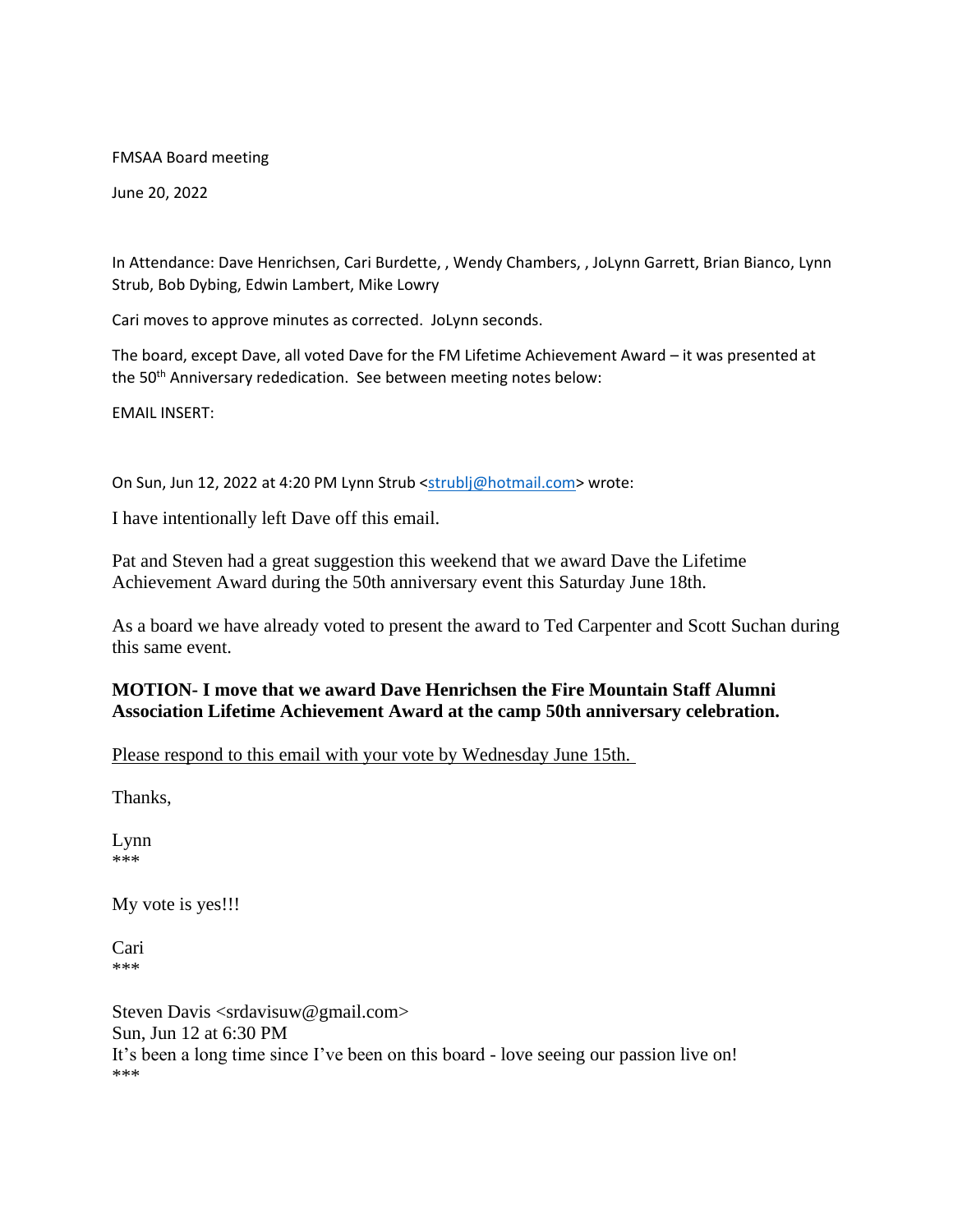Wendy chambers <chamberswk@yahoo.com> Mon, Jun 13 at 9:43 AM YES!

No nays; motion passed.

We have distributed all our current Lifetime Achievement medals; will need to order more. Eric Mikell made our previous batch (friend of Maynard's).

Good turnout of those present at FM rededication. About 6 or so 1980's staffers came.

Progress on Jim Hovis memorial; sailboats have not yet arrived – hopefully next week. Name the boat S.S. Hovis (or other suggestions). Name for the other boat. Get waterproof vinyls for the names on the bows/sterns.

July 23 memorial service 2pm – FM, em, mailing announcements. A bagpiper is booked- Steve Gengo (Woodbadge guy). FM Hymn, Woodbadge song, etc. Current plan is to put some ashes in the fire pit.

Hovis will be on the Wall of Honor for NorthShore school district – August 18, 5:30pm at Keeny stadium in Bothell.

Labor Day Family Camp – rededication ceremony on Sat of that weekend; bury the time capsule? Per Sven – intention is to put in a fleur di lis brick over it.

Summer activities –

6/29 – presentation of Fire Eagle rounds (Wednesday night), 7pm. JoLynn has the other supplies, except gold border rounds.

7/27 – Pie Night; Cari to head this up. 7pm. Win a FM Hoodie signed "You are my favorite staff member" – Sven. Asking for homemade pies as well as store bought pies for this. And whipped cream. Bob \$50 donation.

Sock Lottery – Wendy is in favor; need donors for sock lottery. Dave \$100, Lynn \$100, Cari - \$50, Wendy \$50, Bob \$100, Mike \$100, Brian donate through Boeing =\$600

Staffer of the week money – Lynn to send Dave a check for \$400 and get correct denominations for distribution; 8 weeks w/ staff and cubs; and two \$25 prizes – nominated by camp leadership award

Fire Mtn Phantom – staff list needed for letter writers: Wendy, Cari & Emily (Sven to provide)

Extra gold bordered fire eagle patches – sell to staff and alumni only; \$10, 300 patches; General Fund

Gold on gold patches are for program and camp directors 2021/2022 only; a set has been ordered for the museum as well.

Problem – many charter organizations are no longer sponsoring scout troops. FMSAA sponsors a crew 407, a BSA troop 919 (12 registered girls). Troop 120 is looking for a charter org – they currently have a troop and a location to meet, just need re-charter group. Give them a year. Lynn moves to have FMSAA be the charter for this troop for one year. Wendy seconds. Motion carries.